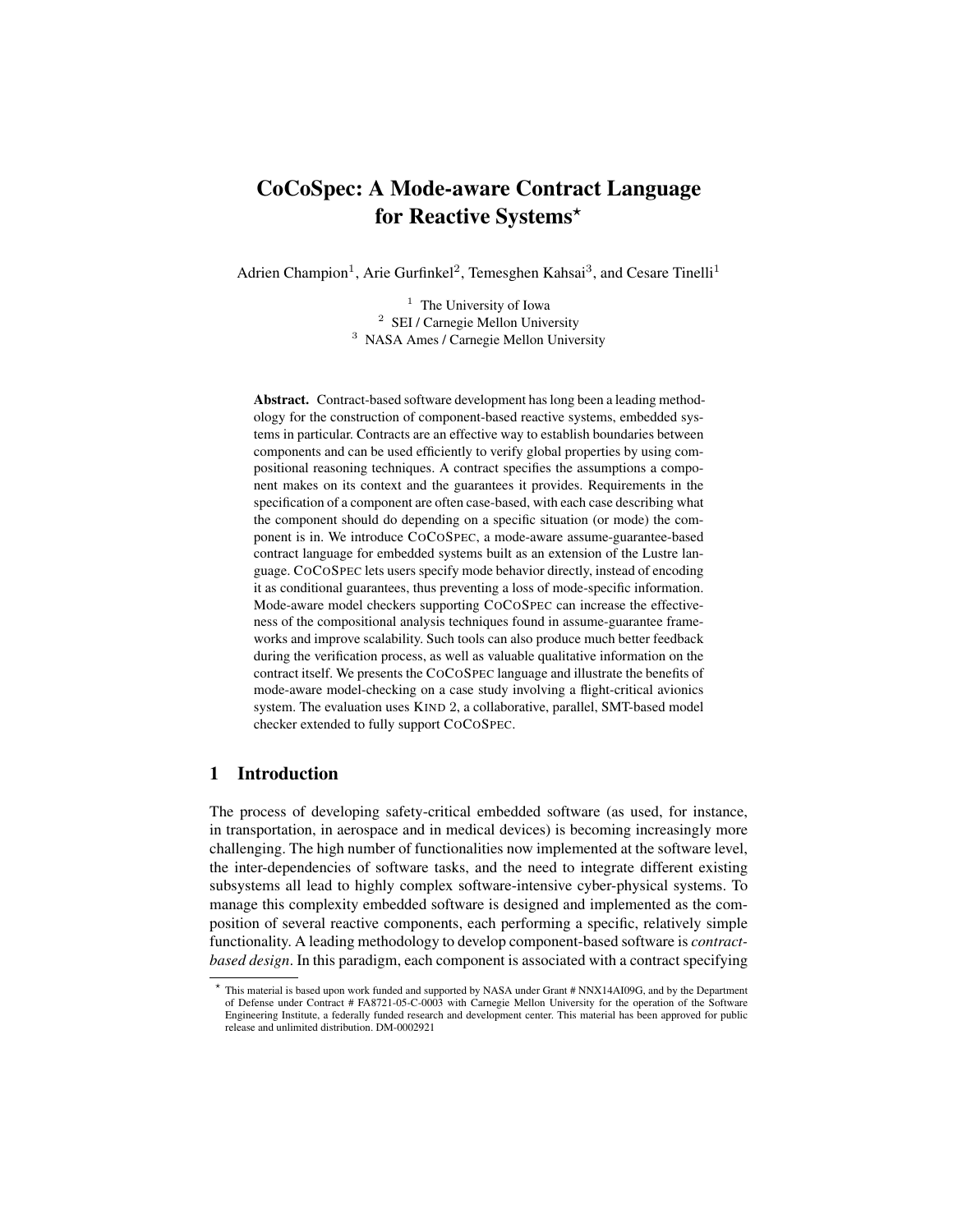its input-output behavior in terms of *guarantees* provided by the component when its environment satisfies certain given *assumptions*. When contracts are specified formally for individual components, they can facilitate a number of development activities such as compositional reasoning during static analysis, stepwise refinement, systematic component reuse, and component-level and integration-level test case generation.

Embedded system components often exhibit complex discrete internal behavior akin to state transitions in finite-state machines. At any one time, the component is in some of a number of different *modes* as a consequence of past events, and its response to the current inputs differs depending on the mode(s) it is in. For instance, in a flight guidance system, modes govern the choice of a specific control algorithm: an *approach* mode enables a controller that attempts to land the airplane, whereas a *climb* mode enables a controller that attempts to take the aircraft to a suitably safe altitude. The behavior of a multi-component system emerges from complex interactions between the modes of these components.

Despite the prevalence of modes in embedded system design, common contract formalisms for such systems are not *mode-aware*, as they only allow one to express general assumptions and guarantees. As a consequence, mode-based behavior, which is ubiquitous in specification documents, ends up being encoded in conditional guarantees of the form "*situation* ⇒ *behavior*". Correspondingly, assume-guarantee-based tools are *mode-agnostic*, they cannot easily distinguish between mode-specific requirements and general guarantees such as "the output shall always be positive" although the two kinds of requirement describe very different expectations. We see mode-awareness as a natural and important evolution of assume-guarantee contracts and compositional reasoning based on them. We argue that by distinguishing between modes and guarantees in contract-based design we avoid losing fine-grained information that can be used to further improve the scalability and the user feedback of automated analyses.

*Contributions* This paper focuses on a large class of embedded systems, (finite- and infinite-state) discrete synchronous reactive systems. For these systems, we introduce COCOSPEC, a mode-aware specification language for COntract-based COmpositional verification of *safety properties* that extends the assume-guarantee paradigm, and describe the sort of advantages that mode-aware tools can provide. We focus on features of the language that help with *i)* detecting shortcomings in the (modes of the) specification of a system independently of its implementation, *ii)* improving fault localization, *iii*) comparing the user's understanding of the contract / system pair with its actual behavior, and *iv)* improving the scalability of the verification process.

For concreteness, we have developed and implemented COCOSPEC as an extension of the synchronous dataflow language Lustre [\[12\]](#page-17-0), and so we will describe it as such here. We stress, however, that its theory and applications are generic with respect to the whole class of specification languages for discrete synchronous reactive systems.

We briefly introduce the Lustre language and the assume-guarantee paradigm in Section [2.](#page-2-0) The syntax and semantics of COCOSPEC are described in Section [3,](#page-4-0) along with a running example extracted from a medium-size case study we did to showcase COCOSPEC's main features. We present our case-study in more details in Section [5](#page-10-0) and report on the benefits of mode-awareness to write and debug contracts, raise the trust in their accuracy, and improve the scalability of automatic contract verification.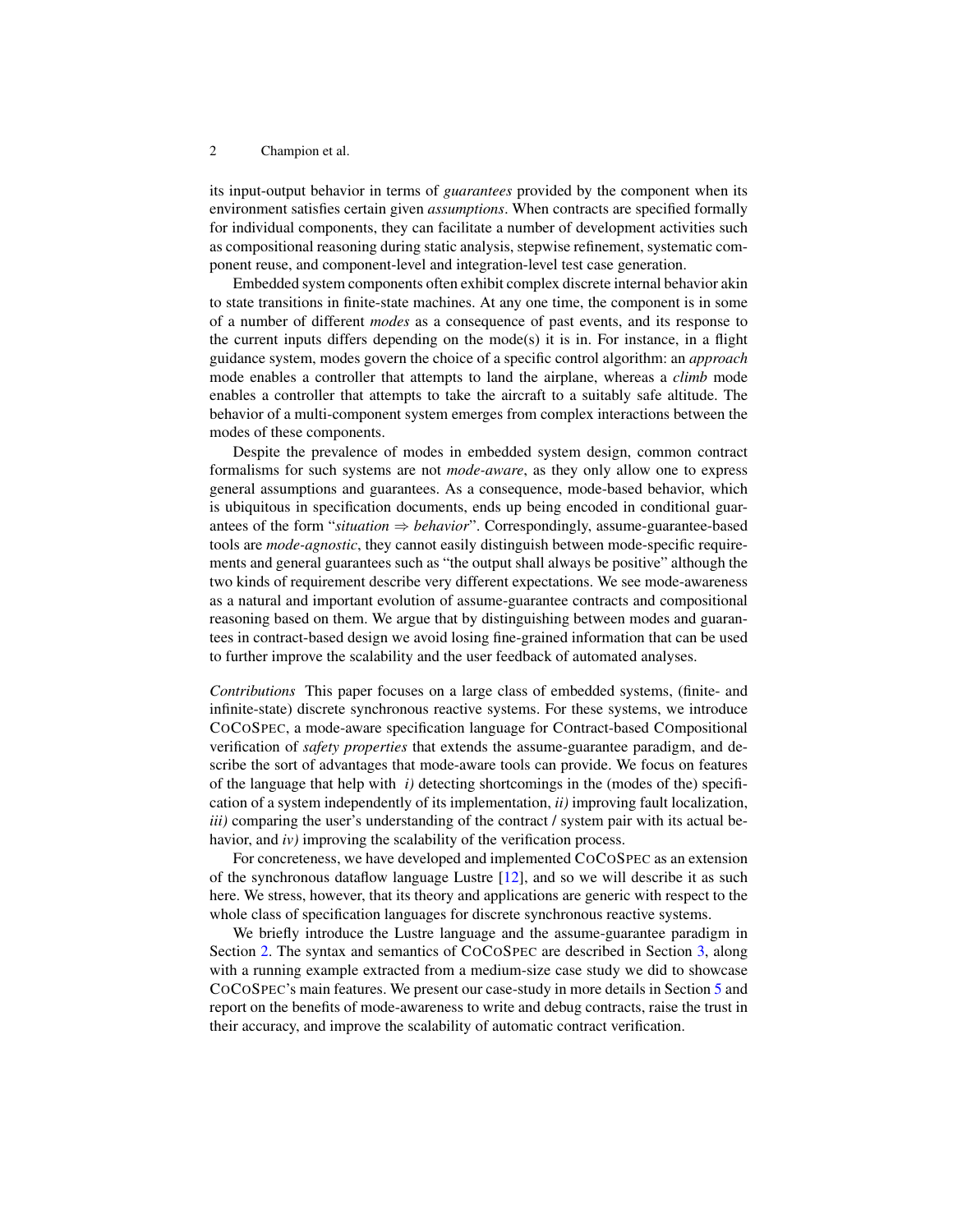Related Work The notion of a *contract* has a long history in software engineering and traces its root to rely-guaranteed approaches introduced by Hoare, Dijkstra and others [\[14,](#page-17-1)[10](#page-17-2)[,17\]](#page-17-3). It is adopted in earnest in the *design by contract* methodology [\[25](#page-17-4)[,16\]](#page-17-5), which has been applied in different areas of software development and verification. Newer programming languages such as Dafny [\[22\]](#page-17-6) incorporate formal contracts and compile-time contract checking as native features. Formal contracts have also been integrated into popular programming languages, via the addition of *ad hoc* specification languages, e.g., ACSL [\[20\]](#page-17-7) for C/C++, JML [\[21\]](#page-17-8) for Java, or SPARK [\[2\]](#page-16-0) for Ada. ACSL in particular has a notion of *behavior* in function contracts which is similar to that of mode in COCOSPEC. One major difference is that predicates in an ASCL contract refer only to individual states (such as the pre- and the post-state of a function call), while in COCOSPEC, which is meant for reactive systems, they can use temporal operators.

A suitable notion of contract for reactive software, where components continuously process incoming data and produce output based on the input data and internal state information, is provided by the assume-guarantee paradigm for compositional verification [\[3\]](#page-16-1). A large number of contract formalisms have been proposed for reactive systems; for instance, Cimatti and Tonetta [\[7\]](#page-16-2) develop a trace-based contract framework and adapt it to the properties specification language Othello [\[6\]](#page-16-3). Cofer *et al.* [\[8\]](#page-16-4) follow a contract-based approach to perform compositional verification geared towards architectural models. Our approach differs from the techniques and languages above in the emphasis COCOSPEC puts on the mode-based behavior of the analyzed embedded system. In this sense, it is more in the spirit of Parnas tables [\[26\]](#page-17-9), but for reactive systems.

## <span id="page-2-0"></span>2 Background

Lustre COCOSPEC was conceived as a contract extension to languages, such as Lustre [\[12\]](#page-17-0), for modeling systems composed of *synchronous reactive* components. Such languages are based on the theory of synchronous time in which all components maintain a permanent interaction with their environment (e.g., a larger component, or the physical environment in case of top level components) and are triggered by an abstract universal clock. Lustre is a stream-based executable modeling language for finite- and infinite-state reactive systems. Every system in Lustre takes as input one or more infinite streams of values of the same type, and produces one or more infinite streams as output. Lustre systems are assumed to run on a universal base clock that represents the smallest time span the system is able to distinguish. Individual components can, however, be defined to run on coarser-grained clocks. For simplicity, we ignore this feature here and pretend that all components run on the same clock. In that case, each stream of type  $\tau$  can be understood mathematically as a function from N to  $\tau$ .

System components are expressed in Lustre as nodes with an externally visible set of inputs and outputs. Variables are used to represent input, output and locally defined streams. Basic value types include real numbers, integer numbers, and Booleans. Operationally, a node has a cyclic behavior: at each clock tick  $t$  it reads the value of each input stream at position or time  $t$ , and instantaneously computes and returns the value of each output stream at time  $t$ . Lustre nodes can be made stateful by having them refer to stream values from (a fixed number of) previous instants.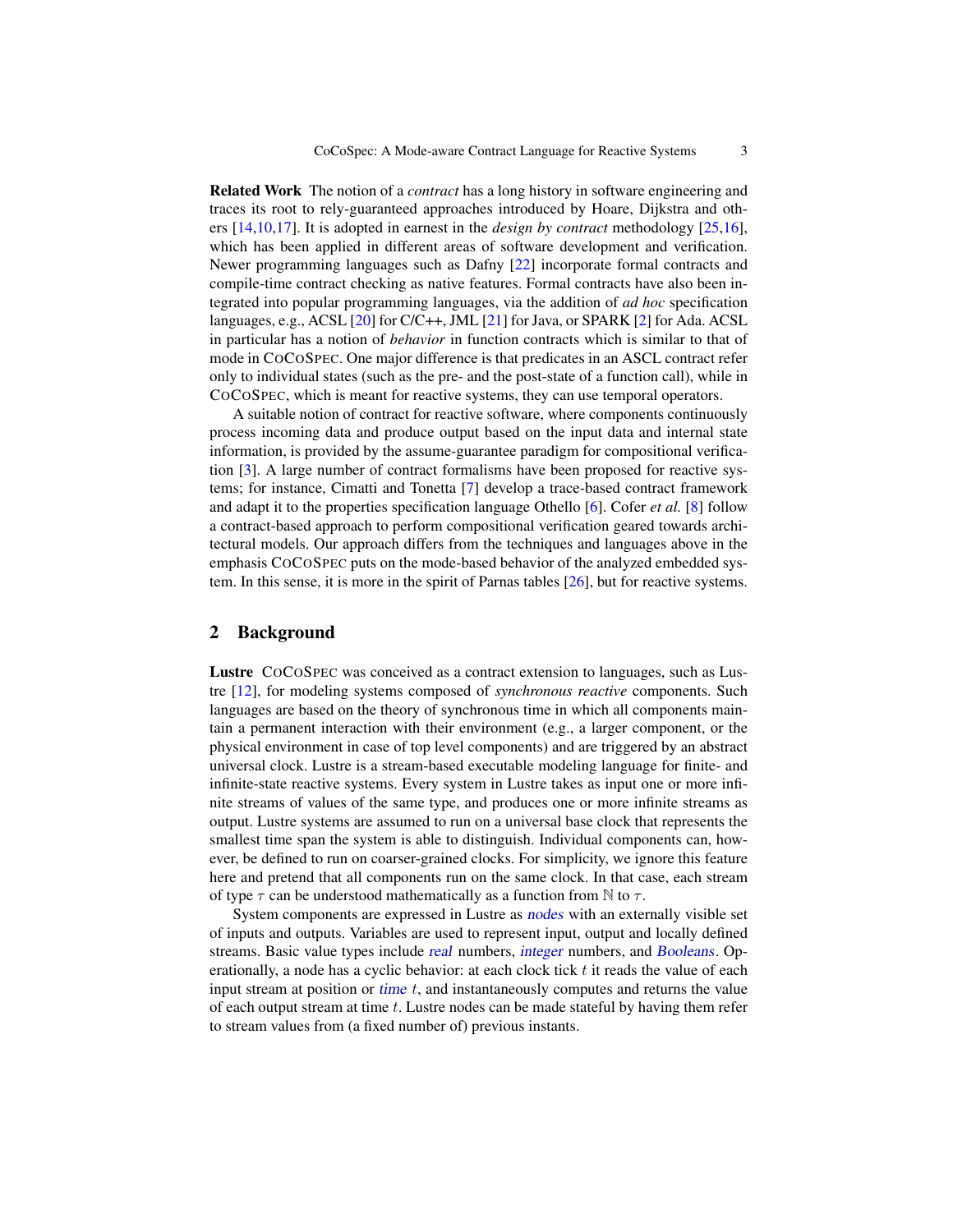Typically, the body of a Lustre node consists in a set of stream equations of the form  $x = s$ , where x is a variable denoting an output or a locally defined stream and s is a stream algebra over input, output, and local variables. Most stream operators are point-wise liftings of the usual operators over stream values. For example, if  $x$  and  $y$  are two integer streams, the expression  $x + y$  is the stream denoting the function  $\lambda t.x(t)$  +  $y(t)$ ; an integer constant c, denotes the constant function  $\lambda t$ .c. Two important additional operators are a unary right-shift operator pre, used to specify state computations, and a binary initialization operator  $\rightarrow$ , used to specify initial state values. At time  $t = 0$ , the value (pre  $x(t)$ ) is undefined; for each time  $t > 0$ , it is  $x(t - 1)$ . In contrast, the value  $(x \rightarrow y)(t)$  equals  $x(t)$  for  $t = 0$  and  $y(t)$  for  $t > 0$ . Syntactic restrictions guarantee that all streams in a node are inductively well defined.

Since a node is itself a mapping from input to (one or more) output streams, once defined, it can be used like any other stream operator in the right-hand side of equations in the body of other nodes, by applying it to streams of the proper type.

<span id="page-3-0"></span>*Example 1.* As an example, here is how a stopwatch could be modeled in Lustre.

```
node previous ( x : int ) returns ( y : int )
let
y = 0 -> pre x ;
tel
node stopwatch ( toggle, reset : bool ) returns ( count : int );
var running : bool;
let
 running = (false -> pre running) <> toggle ;
 count = if reset then 0else if running then previous(count) + 1
          else previous(count) ;
tel
```
Auxiliary node previous defines an initializing delay operator for integer streams that takes a stream with values  $x_0, x_1, x_2, \ldots$  and returns the stream  $0, x_0, x_1, x_2, \ldots$  Node stopwatch models a stopwatch with two buttons, modeled respectively by the Boolean input variables toggle and reset, one to start/stop the stopwatch and the other to reset its time to zero. The locally defined auxiliary stream running keeps track of when the clock is running. Its value is true initially iff toggle is not equal to  $(\langle \rangle)$  false at that time; it is true later iff its previous value is different from the current value of toggle. Stream count counts the number of instants the clock has been running since the beginning or the last reset, if any. Initially, it is 0 unless reset is false and toggle is true, in which case it is 1. Afterwards, it is reset to 0 every time reset is true, is incremented by 1 while the clock is running, and is kept at its previous value when the clock is stopped. The definition of count contains two applications of node previous, to count itself. Note that despite the apparent circularity of this definition, count is well defined because of the delay in previous.  $\Box$ 

Lustre has a formally specified semantics, which interprets nodes as a variant of extended-state Mealy machines [\[13\]](#page-17-10) and node application as parallel composition. Discrete embedded systems developed in popular modeling languages such as Simulink or SCADE can be faithfully translated into Lustre  $(e.g., [9])$  $(e.g., [9])$  $(e.g., [9])$ . A large class of safety properties of Lustre models can be internalized as (Boolean) observer streams or observer nodes [\[11\]](#page-17-12) and verified efficiently by SMT-based model checkers [\[18\]](#page-17-13).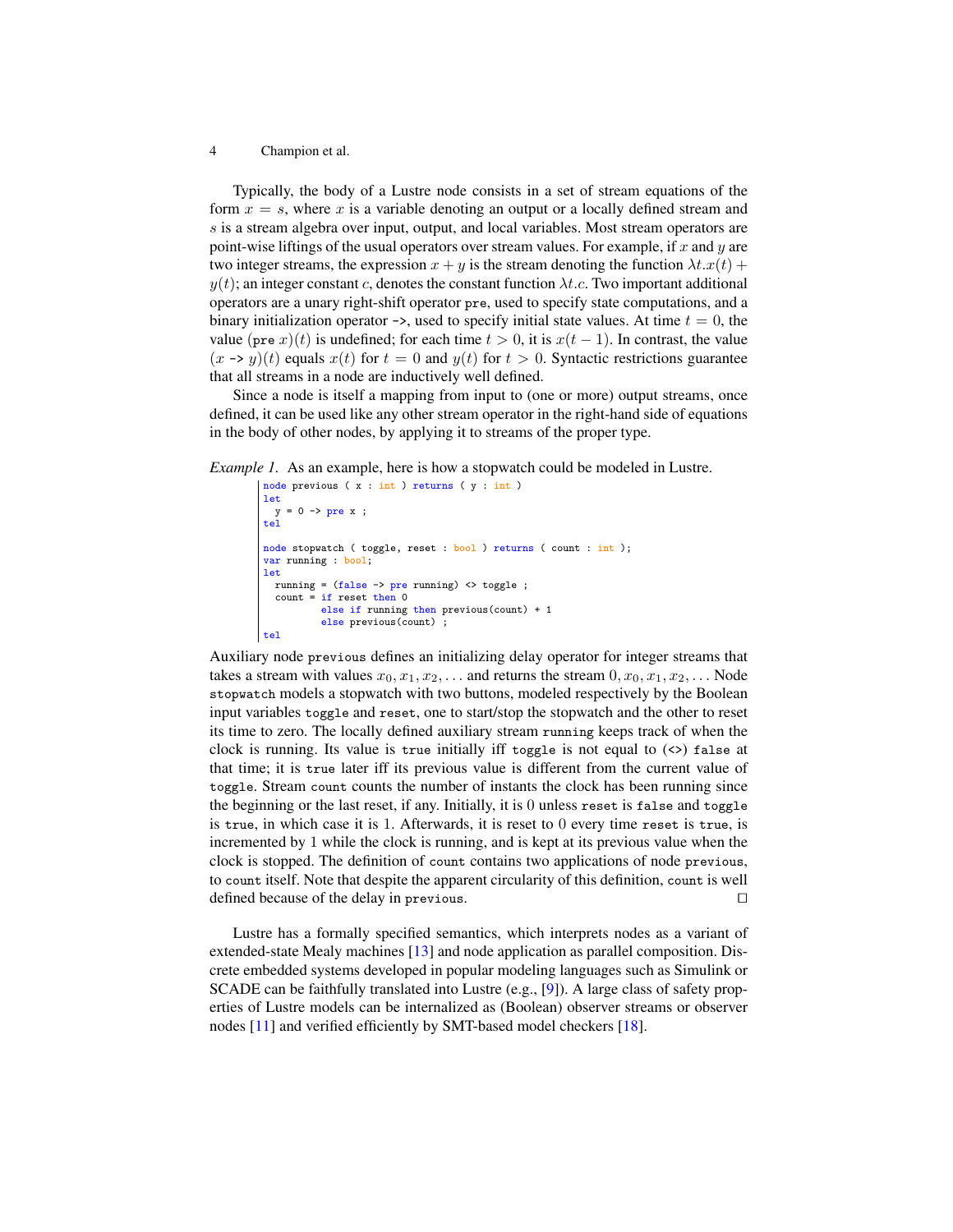Assume-Guarantee paradigm Assume-guarantee contracts [\[24\]](#page-17-14) in component-based reactive systems provide a mechanism for capturing the information needed to specify and reason about component-level properties. An assume-guarantee contract for a component K is a pair of *past linear temporal logic* (pLTL) [\[19\]](#page-17-15) predicates  $\langle A, G \rangle$  where the assumption A ranges over the inputs of  $K$ , and the guarantee  $G$  ranges over its inputs and outputs.

pLTL is a rich logic that uniformly supports the formulation of *bounded liveness* and *safety* properties, the kind of properties we focus on in this work. In terms of standard LTL, the semantics of an assume-guarantee contract  $\langle A, G \rangle$  is the formula **G**  $A \Rightarrow$  **G** G where **G** is the *globally* operator. From a verification point of view, however, proving that a component  $K$  satisfies that formula amounts to proving that the pLTL formula **H** A  $\Rightarrow$  G is invariant for K where **H** is the *historically* modality of pLTL [\[23\]](#page-17-16).<sup>[4](#page-4-1)</sup>

Compositional reasoning is achieved by proving that each component satisfies its own contract *as well as* the guarantees of any component it provides input to. More precisely, for the latter proof obligation, if a component  $K_1$  is composed in parallel with a component  $K_2$  and provides inputs to  $K_2$ , one must also prove that those inputs always satisfy the assumptions of  $K_2$ . The proof that  $K_1$  satisfies its contract can then assume that any output provided by  $K_2$  satisfies the guarantees in  $K_2$ 's contract. In Lustre terms, one must prove that every application  $n(s_1, \ldots, s_n)$  of a node n inside another node m is safe in the sense that the actual parameters  $s_1, \ldots, s_n$  satisfy at all times the assumptions of  $n$  on its inputs. To prove that  $m$  satisfies its own contract one can assume that the result of the application  $n(s_1, \ldots, s_n)$  satisfies the guarantees in n's contract.

## <span id="page-4-0"></span>3 The CoCoSpec Language

COCOSPEC extends Lustre by adding constructs to specify contracts for individual nodes, either as special Lustre comments added directly inside the node declaration, or as external, stand-alone contract declarations. The latter are similar in shape to nodes but are introduced with the contract instead of the node keyword. A node can import an external contract using a special Lustre comment of the form

(\***@contract import** <name>(<input params>) returns (<output params>); \*)

For specification convenience, the body of a stand-alone contract can contain equalities defining local streams, using the var (const) keyword for (constant) streams. Besides local streams, a contract contains *assume* and *guarantee statements*, and *mode decla*rations. Modes are named and consist of require and ensure statements. They have the form shown on Figure [1.](#page-7-0) Statements can be any well-typed Lustre expressions of type bool. In particular, expressions can contain applications to previously defined Lustre nodes. This is convenient, for instance but not exclusively, if one wants to use pLTL operators since those can be defined as Lustre nodes.

*Example 2.* A possible contract, and associated import, for the stopwatch component from Example [1](#page-3-0) could be the following:

<span id="page-4-1"></span> $<sup>4</sup>$  Intuitively, **H** P states that P has been true in all states of an execution up to the current state.</sup>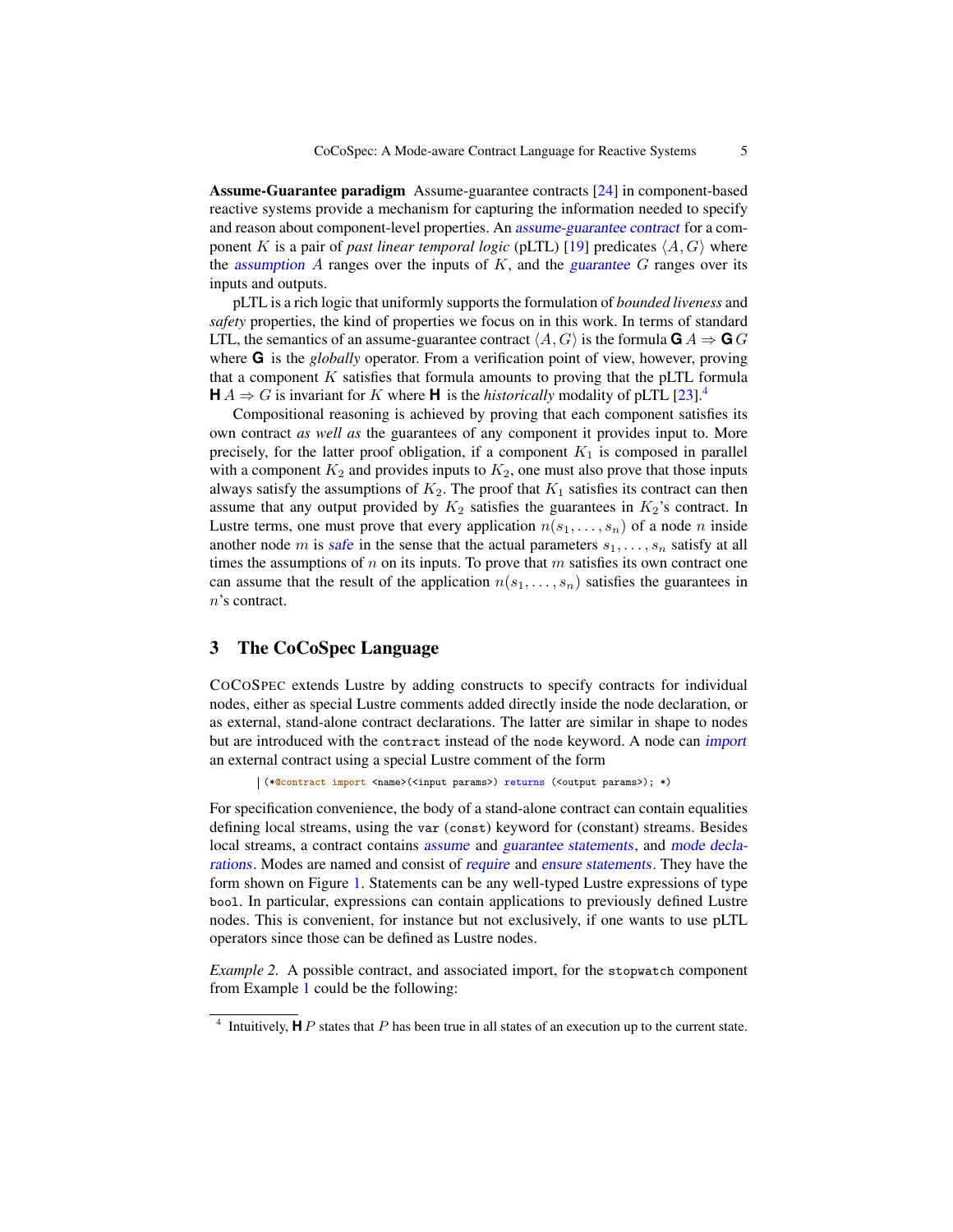```
contract stopwatchSpec ( tgl, rst : bool ) returns ( c : int ) ;
let
 var on: bool = tgl -> (pre on and not tgl) or (not pre on and tgl) ;
 assume not (rst and tgl) ; guarantee c >= 0 ;
 mode resetting ( require rst ; ensure c = 0 ; ) ;
 mode running ( require not rst ; require on ; ensure c = (1 -> pre c + 1) ; ) ;
 mode stopped ( require not rst ; require not on ; ensure c = (0 -> pre c) ; ) ;
tel
node stopwatch ( toggle, reset : bool ) returns ( time : int ) ;
(*@contract import stopwatchSpec(toggle, reset ) returns (time) ; *)
let ... tel
```
Note that pre binds more strongly than all other operators; => is Boolean implication.

The contract has the same interface as the node. It uses an auxiliary Boolean variable on capturing the exact conditions under which the stopwatch should be on: initially when the start/stop button tgl is pressed (i.e., true); later when it was previously on and the start/stop button is not being pressed, or it was previously off and the start/stop button is being pressed. The contract contains a global assumption that the reset button rst and the start/stop button are never pressed at the same time, and a global guarantee that the time counter c is always non-negative. It also specifies three modes for the stopwatch. The component is in resetting mode if the reset button is pressed. When that button is not pressed, it is in running mode if the conditions captured by on hold, and is in stopped mode otherwise. The ensure statements of the three modes specify how c, the counter, should behave. It *i)* is reset to 0 in resetting mode, *ii)* is incremented by 1 in running mode, and *iii)* maintains its previous value in stopped mode. To import the contract, node stopwatch instantiates the contract's formal (input an output) parameters with any expression of the same type.  $\Box$ 

In our experience, the ability of a node to import a stand-alone contract provides great flexibility. It makes writing specifications and implementations more independent, and facilitates the reuse of contracts between components. In general, a node can import more than one contract and have also local assumptions, guarantees and modes. The contract of a node is the union of all the local and imported assumptions, guarantees and modes.

Expressions in contracts can refer to a mode directly by using its name as if it were a Boolean variable. This is just a shorthand for the conjunction of all the require statements in the mode. COCOSPEC avoids potential dependency cycles between modes due to this feature by prohibiting forward and self references. Each stand-alone contract defines a namespace, with :: as the namespace projection operator. As a consequence, modes can be referred to both inside and outside the contract they belong to. For example, in the stopwatch contract the require statement not on of mode stopped can be replaced, equivalently, by not ::running. In contrast, the require and ensure statements of running cannot contain a (forward) reference to mode stopped. The expression ::stopwatchSpec::running can be used in the contract of stopwatch to refer to the running mode of the imported stopwatchSpec contract, as in

```
node stopwatch ( toggle, reset : bool) returns ( time : int ) ;
(*@contract import stopwatchSpec(toggle, reset) returns (time) ;
 guarantee true -> (
   (pre ::stopwatchSpec::running and tgl) => ::stopwatchSpec::stopped
 ) : *
```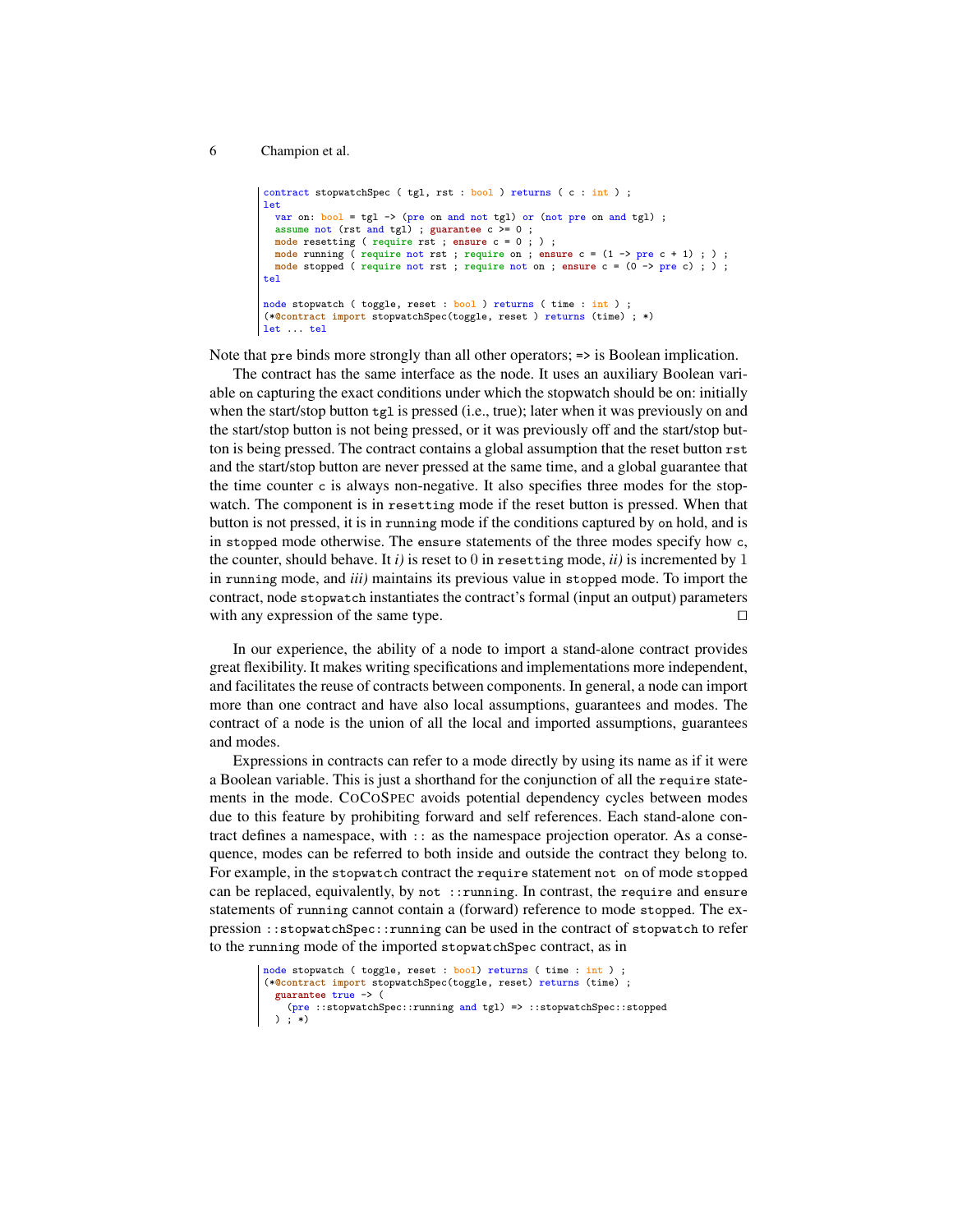Finally, neither assume nor require statements can contain references to current values of an output stream—although they may refer to previous values of those streams via the pre operator. This is a natural restriction because it does not make sense in practice to impose *pre*conditions on the current output values.

## 3.1 Formal Semantics and Methodology

A COCOSPEC contract for a Lustre node N is a triple  $\langle A, G, M \rangle$  where A is a set of assumptions,  $G$  is a set of guarantees, and  $M$  is a set of modes. A mode is a pair  $(R, E)$  where R is a set of requires and E is a set of ensures. Assumptions, guarantees, requires and ensures are all stream formulas, i.e., Boolean expressions over streams. A mode  $(R, E)$  in the contract of N is *active* at time t in in an execution of N if  $\bigwedge R$  is true at that time.

Formally, we define a COCOSPEC contract  $C = \langle A, G, M = \{(R_i, E_i)\}\rangle$  for some node N as the assume-guarantee contract  $C' = \langle A, G' \rangle$ , with  $G' = G \cup \{R_i \Rightarrow E_i\}$ .<sup>[5](#page-6-0)</sup> Node N satisfies  $C$  if its corresponding extended-state machine satisfies contract  $C'$  in the standard sense, that is, if it satisfies  $G \to G G'$ .

We require for a contract  $C = \langle A, G, M = \{ (R_i, E_i) \} \rangle$  to be such that the formula

<span id="page-6-1"></span>
$$
\mathbf{G}(A \wedge G \wedge \{R_i \Rightarrow E_i\}) \Rightarrow \mathbf{G}(\bigvee \{R_i\})
$$
 (1)

is logically valid in LTL. Note that this is a (meta)requirement on the contract itself, not on its associated node(s). Intuitively, it states that in the scenario where the contract's assumptions and guarantees both hold, at least one of the requires holds at all times. COCOSPEC modes are meant to formalize requirements coming from specification documents that describe a transient behavior. If property [\(1\)](#page-6-1) holds, then any node satisfying contract  $C$ , and used in a context where  $C$ 's assumptions are always met, has at all times at least one active mode. This ensures that the contract covers all possible cases whenever its assumptions hold.

In practice, the first step when verifying a COCOSPEC contract is to check the defensive property [\(1\)](#page-6-1). If it does not hold, a situation unspecified by the contract is reachable, hence the contract is incomplete and must be fixed. If one desires, temporarily perhaps, to have an underspecified contract on purpose, one can add a mode with an empty set of ensures and a set of requires that captures the missing cases. The point is that the underspecification of mode behavior should be formalized explicitly and not be a consequence of a missing set of requirements.

If the defensive property of a contract  $C$  of a node N holds, the next step is to verify, using assume-guarantee reasoning, that  $N$  respects  $C$ . We abstract each application of another node inside  $N$  by that node's contract, replacing the contract's formal parameters with the actual parameters in the application. We then prove that  $N$  respects  $C$ whenever its subnodes respect their own contract. We also prove that  $N$  contains only safe applications of other nodes. Overall, the analysis of a system is successful if we can prove that *i)* none of the contracts used allow unspecified behavior, *ii)* all nodes respect their contract, and *iii)* all node applications are safe.

<span id="page-6-0"></span><sup>&</sup>lt;sup>5</sup> We will identify sets of formulas, such as  $R_i$  and  $E_i$ , with the conjunction of their elements.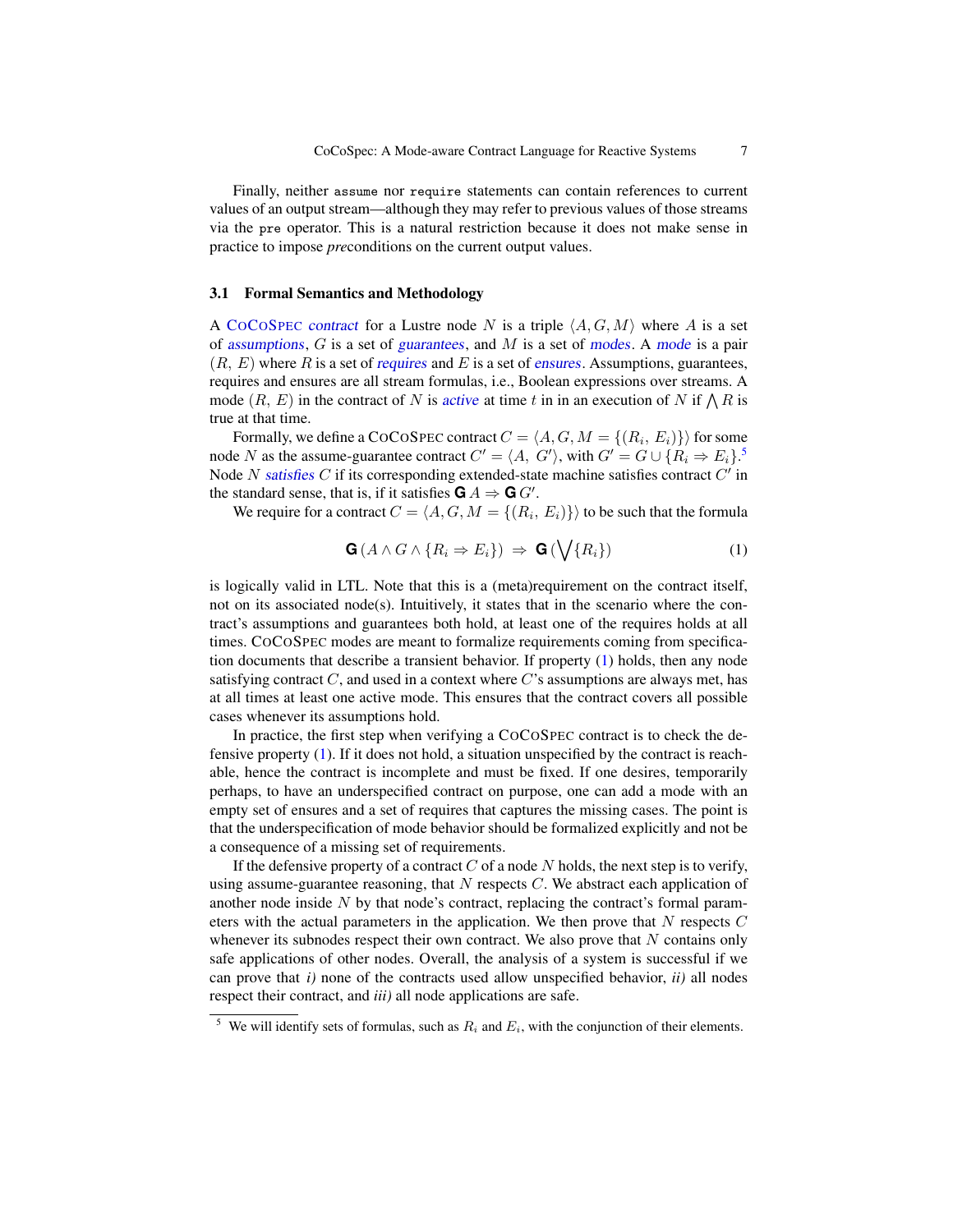```
mode <id> (
 require <expr> ;
  ...
 require <expr> ;
  ensure <expr> ;
  ...
  ensure <expr> ;
) ;
                      node ml (
                        −− Control request flags.
                        altRequest, fpaRequest : bool ;
                         −− Deactivation flag.
                        deactivate : bool ;
                         −− Current and target altitude.
                        altitude, targetAlt : real )
                      returns ( altEngaged, fpaEngaged: bool ) ;
tel
                                                                     node switch( on, off: bool )
                                                                     returns ( out : bool ) ;
                                                                     let
                                                                       out =not off and
                                                                         (on -> on or pre out) ;
```
Fig. 1: Mode syntax. Fig. 2: Activates one of the controllers. Fig. 3: switch helper node.

Note that a traditional assume-guarantee contracts  $\langle A, G \rangle$  is expressible in CO-COSPEC, as the contract  $\langle A, G, \emptyset \rangle$ . Property [\(1\)](#page-6-1) is then trivially valid, and the analysis reduces to verifying  $\langle A, G \rangle$ . COCOSPEC is thus an extension of assume-guarantee contracts that natively supports, via the use of modes, requirements for transient behavior. We discuss the benefits that modes bring to mode-aware analyses in Section [5.](#page-10-0)

### 3.2 Using COCOSPEC: an Example

We now describe an example of system specification in COCOSPEC that allows us to illustrate concretely the main features of the language. The example is derived from an extensive case study where we took a realistic Lustre model of an avionics system developed by NASA [\[15](#page-17-17)[,4\]](#page-16-5), and wrote COCOSPEC contracts based on a natural language requirement specification. We discuss the study in detail in Section [5.](#page-10-0) For the purposes of this subsection, it is not crucial to explain the whole model and its expected overall functionality except to say that the system has a component  $m\text{1}$  that governs the engagement of two sub-controllers. Figure [2](#page-7-1) shows the signature of the corresponding Lustre node[6](#page-7-2) . This component decides whether two controllers, an *altitude controller* (alt) and a *flight path angle (FPA) controller* (fpa), should be engaged or not based on their respective request flags (altRequest and fpaRequest), a deactivation flag (deactivate), the current altitude (altitude), and the target altitude (targetAlt).<sup>[7](#page-7-3)</sup>

Let smallGap be a predicate that holds iff the distance between the current and the target altitude is smaller than a certain value, say 200ft. The requirements relevant to the ml component, namely Guide 170, 180, and 210 in [\[15\]](#page-17-17), state that when  $smallGap$  holds then the altitude controller has priority over the FPA controller: when requested to, the latter can engage provided that there is no request for the altitude controller to engage. When smallGap is false the FPA controller has priority instead (Guide 170 and 180). The request protocol is the following. An engagement request for a controller becomes active as soon as the corresponding input flag becomes true, and remains active until the deactivate flag becomes true. A generic auxiliary node modeling this protocol for an arbitrary pair of activation and deactivation flags is shown in Figure [3.](#page-7-4)

<span id="page-7-2"></span><sup>6</sup> The node, called MODE LOGIC AltAndFPAMode in the original model, was slightly altered and its specification simplified for readability and simplicity.

<span id="page-7-3"></span> $7$  What the altitude and the FPA controllers actually do is not important at this point.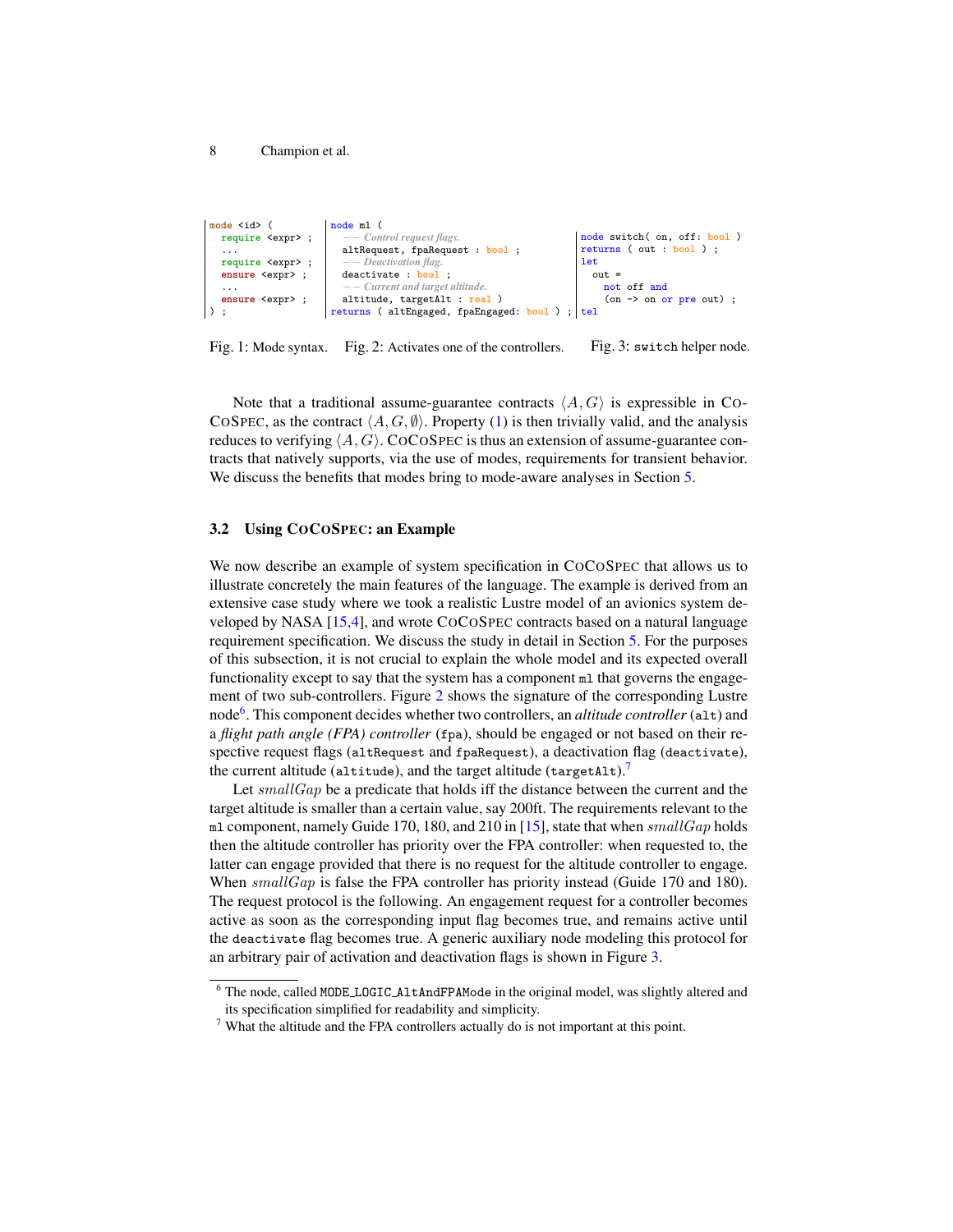The specification for the ml component does not have any explicit assumptions. In the traditional assume-guarantee setting  $(e.g., in [1])$  $(e.g., in [1])$  $(e.g., in [1])$  one would then be inclined to write a contract for ml with the following guarantee:

```
smallGap and altRequested => altEngaged) and
     smallGap and fpaRequested and not altRequested \Rightarrow fpaEngaged) and smallGap and fpaRequested \Rightarrow fpaEngaged) and
(not smallGap and fpaRequested
(not smallGap and altRequested and not fpaRequested => altEngaged)
```
where altRequested = switch(altRequest, deactivate) and fpaRequested is defined similarly. A contract with a single, complex guarantee, leads to loss of information in practice, for both human readers and static analysis tools such as model checkers. In contrast, COCOSPEC allows one to provide the same information but in a disaggregated form, explicitly accounting for the various cases through the use of modes. With a mode-based specification, assumptions only state general conditions on legal uses of the component—for instance, that the altitude values are always positive. Similarly, guarantees specify mode-independent behavior—in this case, that the altitude and FPA controllers never engage at the same time.

```
contract ml ( altRequest, fpaRequest, deactivate : bool ; altitude, targetAlt : real )
returns ( altEngaged, fpaEngaged : bool ) ;
let
  var altRequested = switch(altRequest, deactivate) ;
  var fpaRequested = switch(fpaRequest, deactivate) ;
  var smallGap = abs(altitude - targetAlt) < 200.0 ;
  assume altitude >= 0.0 ;
  guarantee targetAlt >= 0.0 ;
  guarantee not altEngaged or not fpaEngaged ;
  mode guide210Alt ( require smallGap ; require altRequested; ensure altEngaged ; ) ;
  mode guide210FPA ( require smallGap ; require fpaRequested ; require not altRequested;
                    ensure fpaEngaged; ) ;
  mode guide180 ( require not smallGap ; require fpaRequested; ensure fpaEngaged; ) ;
  mode guide170 ( require not smallGap ; require altRequested ; require not fpaRequested;
                  ensure altEngaged ; ) ;
tel
```
Debugging the specification early on We argue that, in addition to enabling compositional reasoning, COCOSPEC contracts also lead to more accurate analyses compared to traditional assume-guarantee by facilitating blame assignment. A mode-aware tool knows which modes are active at each step of a counterexample execution. Hence it can provide better feedback since modes are in effect user-provided abstractions of concrete states. Designers can reason about them to fix the system or its specification, instead of looking at concrete values, which may be less readable and informative.

In our running example, attempting to prove ml correct does not go very far: the defensive check fails right away and produces a counterexample triggering unspecified behavior. The problem is resolved by noting that the English specification means to say that fpaRequested and altRequested should be true *only* in the cases discussed above. Hence, this issue is easily addressed by adding the following two modes:

```
mode noAlt ( require not altRequested ; ensure not altEngaged ; ) ;
mode noFPA ( require not fpaRequested ; ensure not fpaEngaged ; ) ;
```
Now, because this example is quite simple, an experienced reader may have noticed the incompleteness in the specification already when we first introduced it. As we argue in Section [5,](#page-10-0) however, mode-based blame assignment is a very valuable feature on realistic systems with a large number of modes and complex require predicates.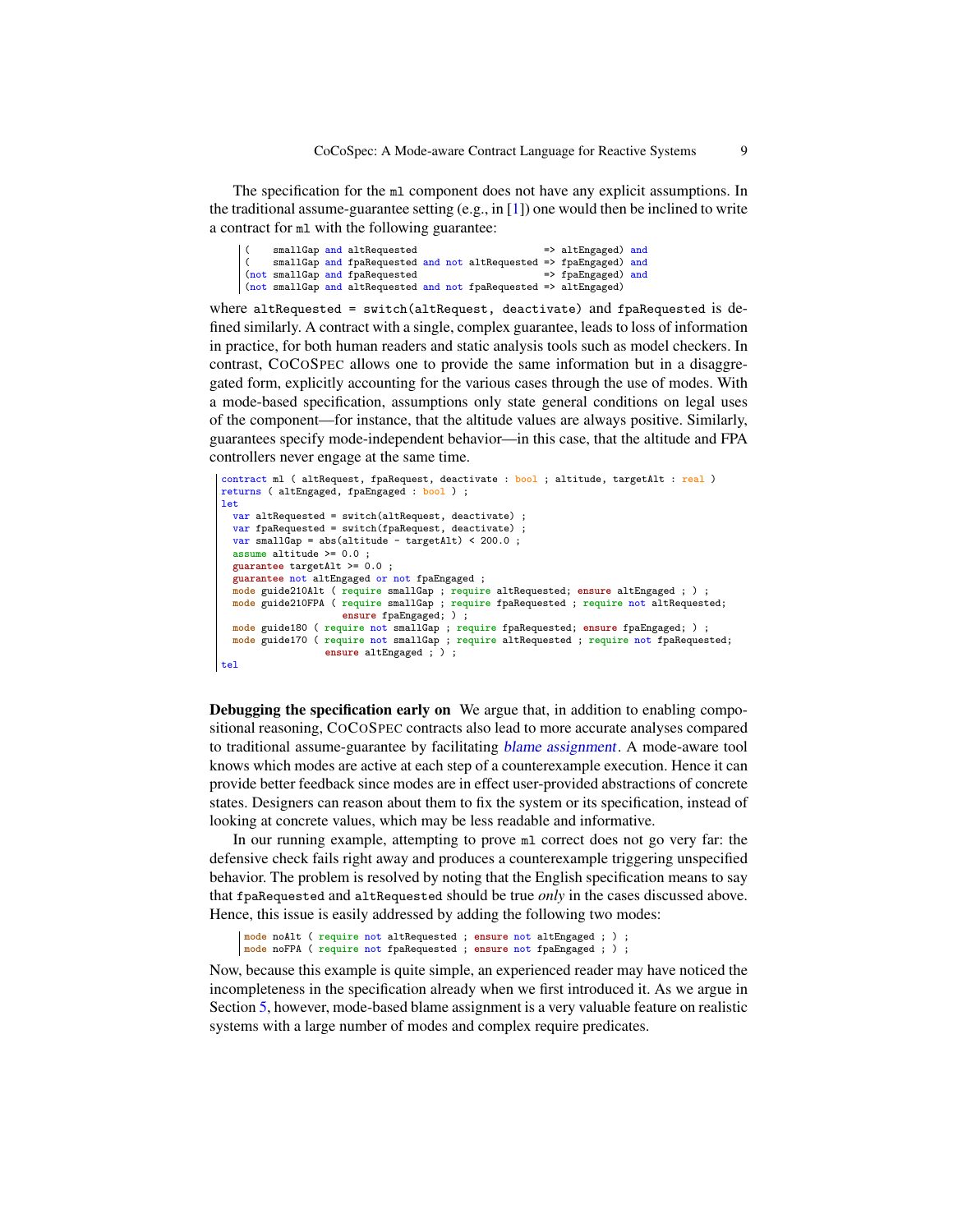<span id="page-9-1"></span>

Fig. 4: Reachable combinations of modes in one transition from the initial state for m1.

<span id="page-9-3"></span>**Evaluating the specification** We discuss next two approaches for checking that the semantics of a COCOSPEC contract corresponds to a user's understanding of it.

Unreachable properties over the specification as modes. Going back to the m1 node, one could argue that mode guide170 should not be reachable from mode guide210FPA in one step (i.e., from time t to time  $t + 1$ ). That this is the case is not necessarily obvious because of the memorization capabilities provided by the switch component from Figure  $3.8$  Since the property is expected to hold, verifying it would raise trust in the contract. Moreover, if the specification or the system later evolved to the point of not satisfying that property anymore, it would be useful for a new analysis to reveal that. This can be achieved by formulating the property explicitly as a COCOSPEC mode:

```
| mode no170From210FPA ( require false -> pre :: guide210FPA ; ensure not :: guide170 ; ) ;
```
Exploration of reachable modes. When the defensive property  $(1)$  holds, modes provide effectively a small, user-defined abstraction of a component's reachable state set, with each abstract state represented by a set of active modes. One can then use explicit-state model checking techniques to analyze the possible executions of a component at the level of mode transitions. For instance, one can unroll the abstract transition relation to some depth to verify the presence of expected mode transition sequences or see if unexpected ones occur. Figure 4 shows (up to depth 1 only, for space constraints) the graph of reachable modes for the ml system, starting from each possible initial mode combination. Even by simple visual inspection, one can obtain a better highlevel validation of one's understanding of the contract against the actual behavior of the model. For instance, is it expected that guide170 is active only when noFpa is, or that the mode combination {noFpa, noA1t} can be reached from any initial mode combination?

#### <span id="page-9-4"></span>4 Implementation

We added full support for COCOSPEC to KIND 2 [5], an open-source, multi-engine, SMT-based model checker for safety properties of Lustre programs, built as a successor of the PKIND model checker  $[18]$ .<sup>9</sup> Its basic version takes as input a Lustre file annotated with multiple properties to be proven invariant, and outputs for each property either a confirmation or a counterexample trace, a sequence of inputs that falsifies the property. KIND 2 is able to read Lustre models annotated with COCOSPEC contracts

<span id="page-9-0"></span><sup>&</sup>lt;sup>8</sup> It is true in this instance because in the switch mode, off has priority over on.

<span id="page-9-2"></span> $9$  KIND 2 is available at  $http://kind.cs.uiowa.edu/$ .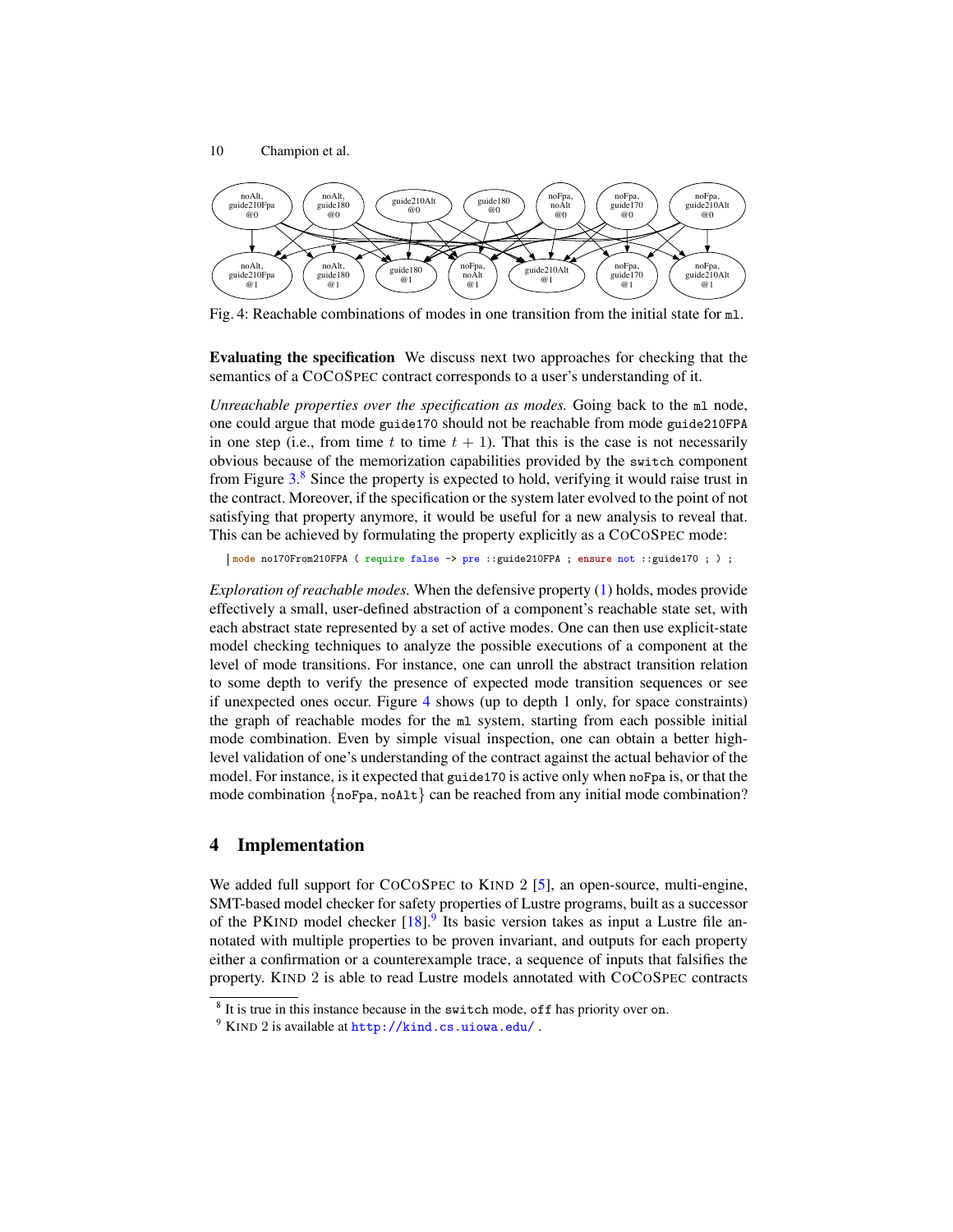and verify them using compositional reasoning. We implemented all the features discussed in the previous section, including the exploration of the reachable modes of the input system to generate the corresponding graph.

Given a Lustre system S annotated with COCOSPEC contracts, KIND 2 can be run in compositional mode on  $S$ . In that case it will analyze the top node of  $S$  by abstracting its subnodes by their contracts, as discussed above. This is not enough to prove S correct though, since the correctness of the subsystems represented by the subnodes is not checked. KIND 2's modular mode addresses this shortcoming: in modular mode, KIND 2 will analyze each subsystem of the hierarchy, bottom-up, reusing previous results as it goes. When run in compositional and modular mode together, KIND 2 will analyze each subsystem compositionally, after proving the defensive check on its contract. If all systems of the hierarchy are proved correct, then the system as a whole is deemed safe.

KIND 2 also has a refinement mechanism. Say a node M contains an application of a node  $N$ , and the compositional analysis of  $M$  produces a counterexample. The counterexample might be spurious, as  $N$  was abstracted by its contract which might be too weak to verify  $M$ . In this case, if N was proved correct previously under some abstraction  $A$  of the node applications in its own body, then KIND 2 will launch a new analysis where the application of N in M is (in effect) replaced by the body of N under the abstraction  $A$ . The failure of the compositional analysis signals that there is something wrong with the system and/or its specification. The refinement mechanism aims at giving more information about the problem. For instance, if M can be proved correct after refining the application of  $N$  as described above then probably the contract of N should be strengthened until the compositional analysis succeeds without having to use refinement.

## <span id="page-10-0"></span>5 Evaluation

As a case study to evaluate the usefulness and effectiveness of COCOSPEC, we chose a model derived from NASA Langley's Transport Class Model (TCM) [\[15\]](#page-17-17), a control system for a mid-size (∼250K lb), twin-engine, commercial transport-class aircraft. While the TCM is not intended as a high-fidelity simulation of any particular transport aircraft, it was designed to be representative of the types of nonlinear behaviors of this class of aircraft. We specified in COCOSPEC some of the safety requirements for the TMC recently elicited by Brat *et al.* [\[4\]](#page-16-5) from Federal Aviation Regulations and other documents. We will refer to those as *FAR requirements*. In this section, we discuss our specification of the FAR requirements and how COCOSPEC aided their automated compositional verification.<sup>[10](#page-10-1)</sup>

The TCM includes submodels for the avionics (with transport delay), actuators, engines, landing gear, nonlinear aerodynamics, sensors (including noise), aircraft parameters, equations of motion, and gravity. It is primarily written in Simulink, consisting of approximately 5,700 Simulink blocks. The system also includes several thousand lines

<span id="page-10-1"></span><sup>&</sup>lt;sup>10</sup> Full data on the case study, including models, contracts, reachability graphs, and instructions on how to reproduce our experimental results using the COCOSPEC version of KIND 2 are available at [https://github.com/kind2-mc/cocospec\\_tcm\\_experiments](https://github.com/kind2-mc/cocospec_tcm_experiments).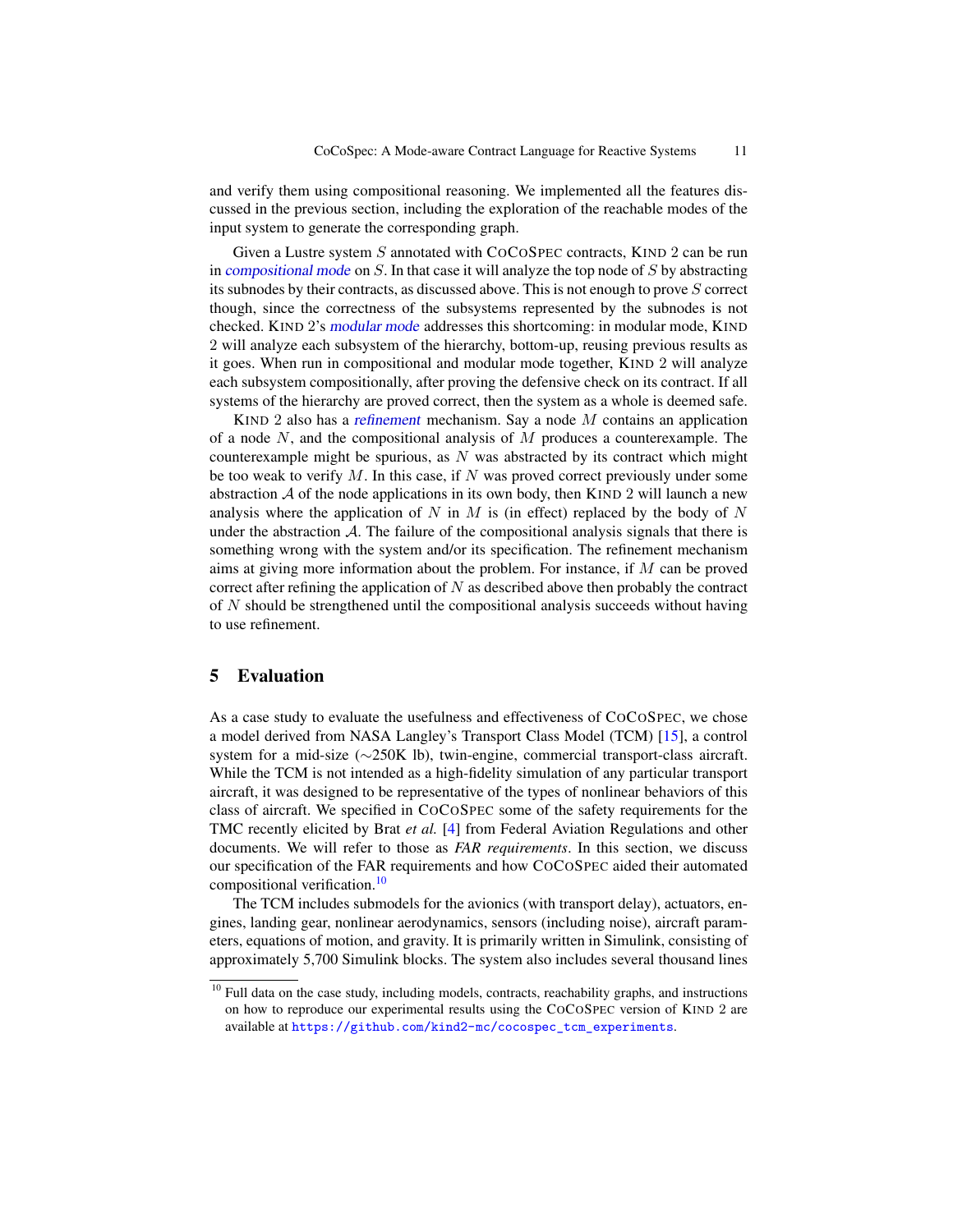<span id="page-11-0"></span>

Fig. 5: Autopilot subsystem of the TCM.

of C/C++ code in libraries, primarily used for the simulation of the aircraft engines and the nonlinear aerodynamics models. Here, we focus on the guidance and control submodels and their properties within the context of the TCM. These models are written entirely in Simulink and so can be faithfully converted automatically to a (multi-node) Lustre model. We will call Autopilot the subsystem of the TCM that combines these subcomponents.

The subsystem is depicted in Figure [5.](#page-11-0) Each node in the graph corresponds to a component of the Autopilot system, and to a node in the Lustre model. The system actually has more nodes than this graph, which only shows the main components that are specified by a contract. While using the same name, we will distinguish between a component (for instance, the Autopilot node of the graph) and its corresponding subsystem, obtained as the composition of that component with all of its subcomponents. Of particular interest to us is the Longitudinal Controller subsystem, which combines two mutually exclusive subcontrollers, the Altitude Controller and the FPA Controller, to produce an elevation command for the aircraft. When engaged, the first subcontroller produces an elevation command aimed at reaching the target altitude it is given as input. The other subcontroller produces instead an elevation command aimed at reaching a target flight path angle (FPA). In practice, the two subcontrollers are not independent since the FPA Controller uses the output of the Altitude Controller to produce its output, regardless of which controller is engaged. The Longitudinal Controller and all its subcomponents are mostly numerical and include nonlinear arithmetic expressions.

Another subsystem of Autopilot, called Mode Logic, is in charge of deciding which of the subcontrollers, if any, should be active at any time. The decision is based on a number of parameters, including the aircraft's speed, altitude, and pitch, and the commands from the cockpit. A simplified version of the Mode Logic component is modeled by the ml Lustre node described in Section [3,](#page-4-0) and so we will not discuss it further here. Instead, we present the benefits of mode-awareness in the specification and verification of the Longitudinal Controller and of the Autopilot overall.

### 5.1 Benefits of COCOSPEC

Since we are not experts in flight control systems, we do not have a full understanding of the TCM or the details that the rather high-level FAR requirements leave unspecified. So, for our case study, we started from the FAR requirements and the TCM models (in Simulink and in their Lustre translation), and wrote na¨ıve contracts for the Lustre components, which KIND 2 would then promptly disprove. In general, the concrete counterexample traces returned by KIND 2 were too detailed and specific for us to see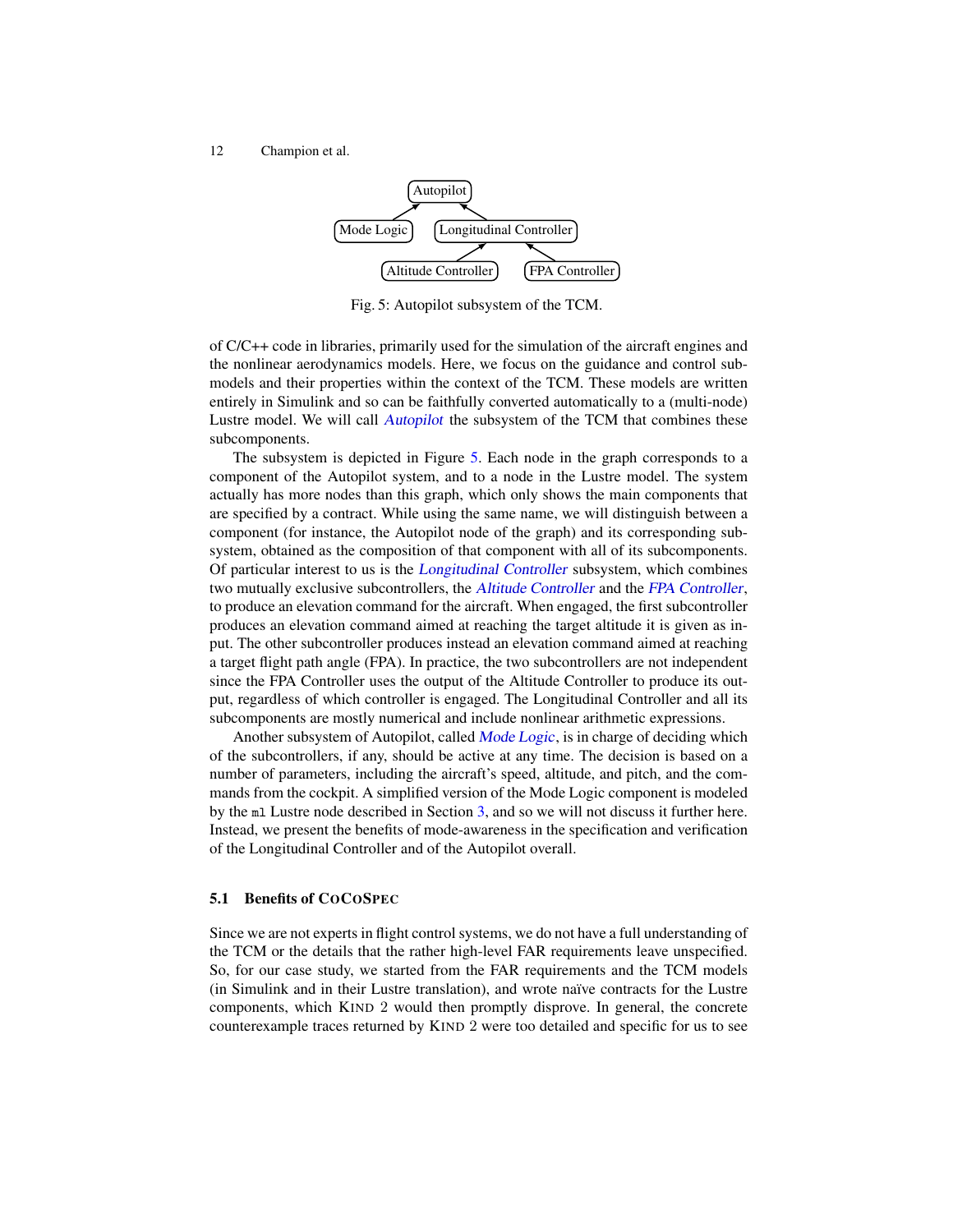what was wrong. However, thanks to the mode information, KIND 2 could point us relatively precisely to relevant parts of a trace. Additionally, knowing what modes were active at any point in the trace provided a nice abstraction that would allow us to reframe the problem in more general terms and help us find ways to revise the contract.

Probably the most useful feature was the exploration of reachable modes yielding the reachability graphs introduced in Section [3.](#page-4-0) Even when KIND 2 proved the correctness of the modes we wrote, the mode reachability graph it generated would often reveal significant gaps in our understanding of the system's behavior. Sometimes only *idle* modes would be reachable, because of problems in our require statements; some other times the graph would contain mode transitions we expected not to be possible; or, even worse, it would contain deadlocked states. We cannot overstate the usefulness of this feature in the case study: it quickly became impossible for us to trust a contract without examining the mode reachability graph first.

We discussed in Section [3.2](#page-9-3) how easy it is to express in COCOSPEC mode properties by using a mode's identifier to refer to the conjunction of its require statements. For instance, properties like "mode  $m_2$  cannot immediately follow mode  $m_1$ " and "modes  $m_3$  and  $m_4$  cannot be active at the same time" can be encoded respectively as:

```
guarantee true \rightarrow pre ::m_1 \Rightarrow not ::m_2 ;
guarantee not (::m_3 and ::m_4);
```
Based on the reachability graphs and our understanding of the specification and the various subsystems, we ended up writing several properties like the above, to assess the quality of our contract. While reachability graphs provide a graphical mode-based exploration of the system and its specification up to some depth, expressing and checking properties over the specification itself considerably raises the trust in both the specification and the verification process. The fact that we do not duplicate mode requirements, but instead rely on a mode-aware tool to refer directly to mode identifiers, guarantees that these properties are synchronized with the current definition of each mode.

## <span id="page-12-0"></span>5.2 Verifying the Longitudinal Controller

KIND 2, like other model checkers for infinite-state systems, eventually relies on issuing queries to an SMT solver to reason about the system under analysis. Lustre models are converted internally into transition systems with an initial state condition and a twostate transition relation. These transition systems are then expressed as first-order formulas in one of the theories supported by the back-end SMT solver(s). Given the state of the art in SMT, without any compositional mechanism, an analysis of the Longitudinal Controller is currently impossible. The reason is that the system features nonlinear arithmetic constraints (with multiplications and divisions) which are very challenging for today's SMT solvers. On a system the size of this one, all solvers we tried give up as soon as we unroll the transition relation once, and return *unknown*.

The first step towards verifying any contract in the Autopilot system was thus for us to abstract the nonlinear expressions in it. To do so, we manually replaced nonlinear applications of the \* and / Lustre operators with applications of Lustre nodes, written by us, meant to abstract those operators. For instance, an expression of the form  $s * t$ with s and t of type real would be abstracted by times  $(s, t)$  where time is the node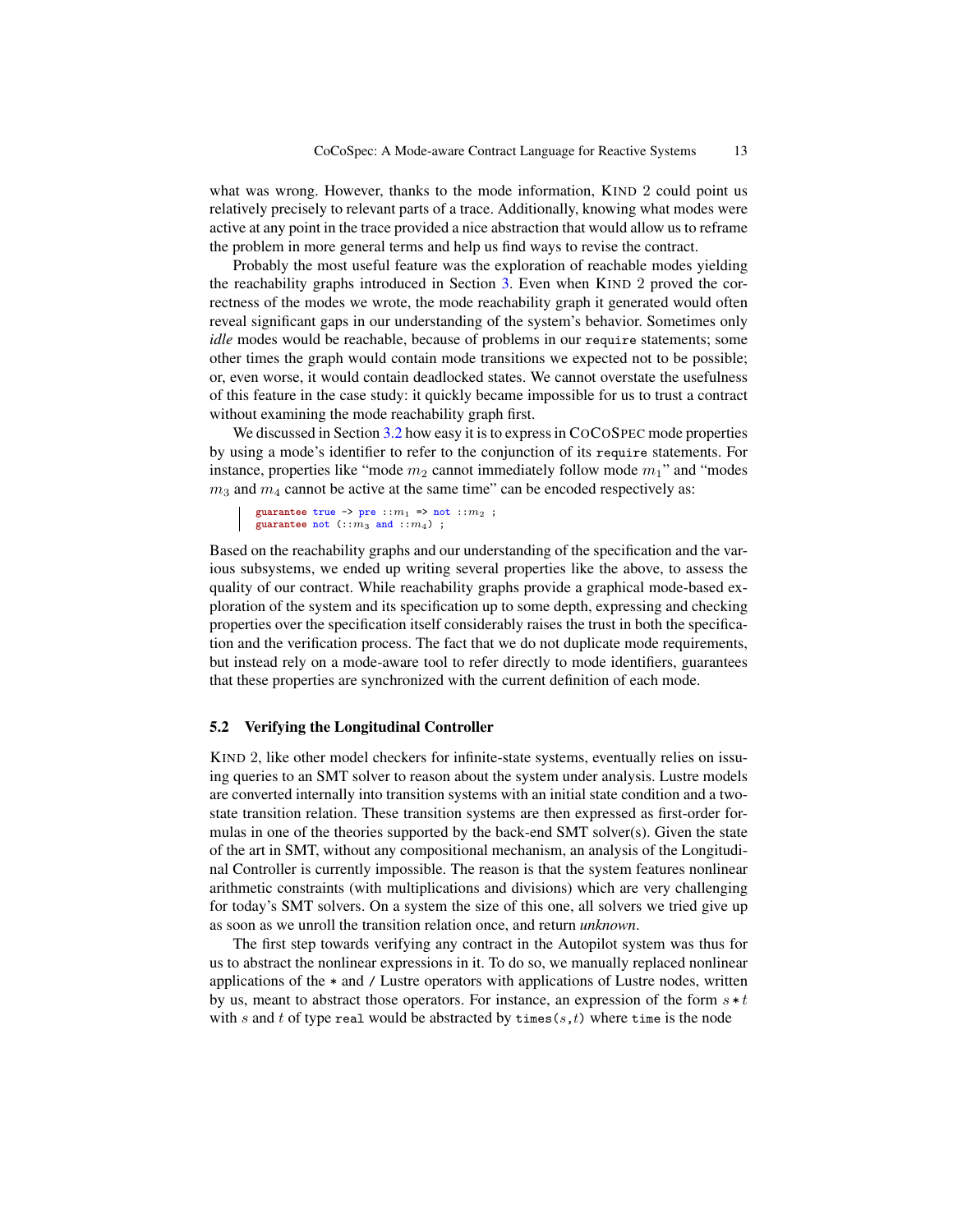```
node times( x, y : real ) returns ( z : real )
let
 z = x * y;tel
```
The abstracting nodes were provided with a contract specifying salient algebraic, and linear, properties of the abstracted operators, such as the existence of neutral and absorbing elements, sign, and proportionality. Because we isolated the nonlinear expressions, we were able to get the SMT solvers to prove these contracts. This allowed us to use just the contracts, which are on purpose weaker than the full implementation of the multiplication and division nodes, in the analysis of components using those nodes. As a nice side effect, by adding in the contract for the division node divid the assumption that the denominator argument is nonzero, we also got the analysis to check that no division by zero can happen in the system.

Armed with this sort of abstraction, we wrote contracts for the Longitudinal Controllers and its two subcontroller based on Guide 120 and 130 of the FAR requirements. A major challenge was that the output of the Altitude controller feeds also into the FPA controller, even when the former is disengaged. We thus had to write a contract for the Altitude Controller to specify its behavior even when it is not engaged. Now, the output in question is the result r of a nonlinear division of two values n and d, and is supposed to be within certain bounds. Our generic abstraction of division did not have a strong enough contract to guarantee that. However, the way the system is defined, when the Altitude Controller is disengaged both  $n$  and  $d$  are themselves bounded. So, we designed a custom abstraction for division, divid bounded num, which takes as input constant upper and lower bounds on the denominator and has a contract that extend our generic one for division with modes specifying that the result is within in an interval: $\frac{11}{11}$  $\frac{11}{11}$  $\frac{11}{11}$ 

```
contract divid_bounded_num( num, den: real ; const lbound, ubound: real )
returns ( res: real ) ;
let
  ...
  assume dem <> 0.0 and lbound <> 0.0 and u_bound <> 0.0 ;
  assume lbound <= den and den <= ubound ;
  ...
 mode num_pos_lbound_pos (
   require 0.0 <= num ; require 0.0 < lbound ;
    ensure num/ubound <= res and res <= num/lbound ;
  ) ;
tel
```
There are six modes like num pos lbound pos in the full contract, depending on the sign of the numerator and how the denominator compares to zero. Using this version of division we were able to prove that the output of the Altitude Controller is indeed within the expected bounds when the controller is disengaged.

*Compositional analysis.* Due to the nonlinearities discussed above, KIND 2 is unable to perform a monolithic analysis of the Longitudinal Controller subsystem, that is, one that looks at the subsystem as a whole, ignoring that it is the composition of several components. Hence, we evaluated the compositional approach by comparing a linearizedmonolithic analysis, where only the nonlinear expressions are abstracted, with a compositional one, where the two Altitude and the FPA subcontrollers are abstracted.

<span id="page-13-0"></span> $11$  Full contracts for [times,](https://github.com/kind2-mc/cocospec_tcm_experiments/blob/master/systems/helpers.lus#L168) [divid,](https://github.com/kind2-mc/cocospec_tcm_experiments/blob/master/systems/helpers.lus#L197) and divid [bounded](https://github.com/kind2-mc/cocospec_tcm_experiments/blob/master/systems/helpers.lus#L230) num are available on the case study website.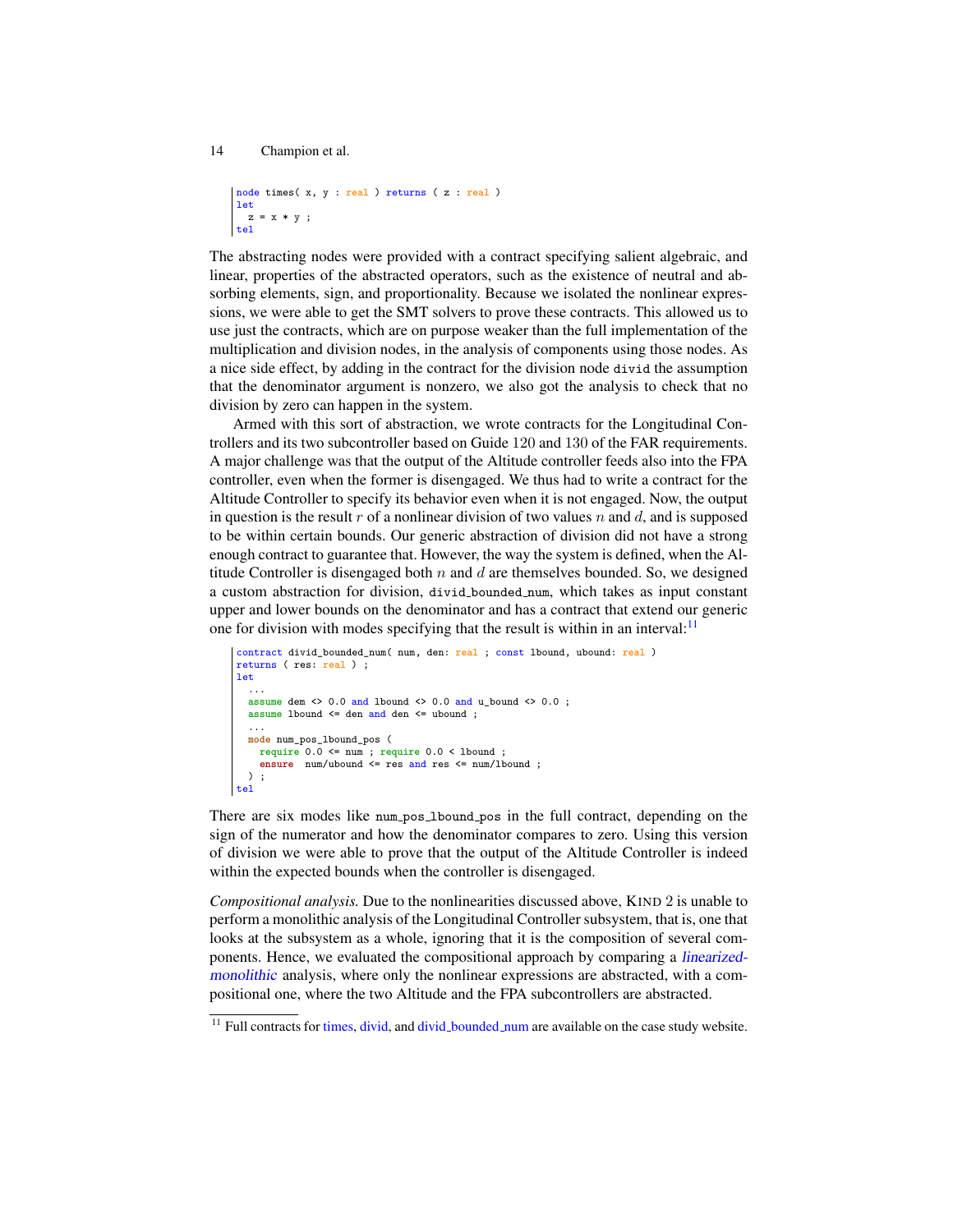```
contract logic_alt_fpa(...) returns (...) ;
let
 mode alt_170 (...) ; mode alt_210 (...) ;
 mode fpa_180 (...) ; mode fpa_210 (...) ;
tel
                                                contract mode_logic (...) returns (...) ;
                                                let
                                                 import logic_alt_fpa (...) returns (...) ;
                                               tel
contract logic_longitudinal (
  head_engage, alt_engage, fpa_engage: bool ; alt, alt_target, hdot,
  fpa, fpa_target, pitch, speed, gskts, cas, elev, ail: real ;
) returns (
  head_engaged, alt_engaged, fpa_engaged: bool ; out_alt, out_pitch, out_elev: real ;
) ;
let
  import mode_logic (
    head_engage, alt_engage, fpa_engage, elev <> 0.0 or ail <> 0.0, alt, alt_target
  ) returns ( head_engaged, alt_engaged, fpa_engaged ) ;
  import longitudinal (
    ::mode_logic::logic_alt_fpa::alt_170 or ::mode_logic::logic_alt_fpa::alt_210,
    ::mode_logic::logic_alt_fpa::fpa_180 or ::mode_logic::logic_alt_fpa::fpa_210,
    alt, alt_target, hdot, fpa, fpa_target, pitch, speed, gskts, cas, elev
  ) returns ( out_alt, out_pitch, out_elev ) ;
tel
```
Fig. 6: A sketch of the contract for the Autopilot node.

Both analysis were successful, but with no appreciable difference: they both terminate in a matter of seconds. This is not surprising because the implementation of those subcontrollers is not a lot more complex than their contract. In contrast, we did see a significant difference between the linearized monolithic analysis and the compositional one when we analyze the Autopilot system, as we explain next.

### 5.3 Verifying Autopilot

To verify the full Autopilot we wrote contracts also for its Mode Logic subsystem. The pertinent FAR requirements for that subsystem are Guide 170, 180, and 210, which specify how and when the altitude and the FPA controllers supposed to engage. We will not go over the contracts of Mode Logic here but describe instead our experience in verifying its composition with the Longitudinal Controller in the Autopilot system.

Before that, it is worth noting that during the verification of the Mode Logic component we found a bug in the Lustre model. The bug occurs when the input signals respectively enabling the Altitude and the FPA controller go from true to false at the same time.<sup>[12](#page-14-0)</sup> In that case, the output flag for the controller that has been given priority by Mode Logic will become true, as expected, but then alternate between true and false at every step afterwards. Since fixing the model was beyond our level of expertise, we side-stepped the problem for this case study by adding a require clause stating that the two input signals never fall together.

Contracts for high-level components like Autopilot can be expressed in terms of the contracts for their subcomponents. Overall we found that lifting subcomponent contracts to their calling component is relatively straightforward thanks to the contract import feature discussed in Section [3.](#page-4-0) This feature is often flexible enough to let one write parametric contracts that can be adapted, by instantiation, to nodes with similar

<span id="page-14-0"></span> $12$  This is possible in principle if these signals come from distinct physical on/off buttons, as opposed to a switch, that are released at the same time.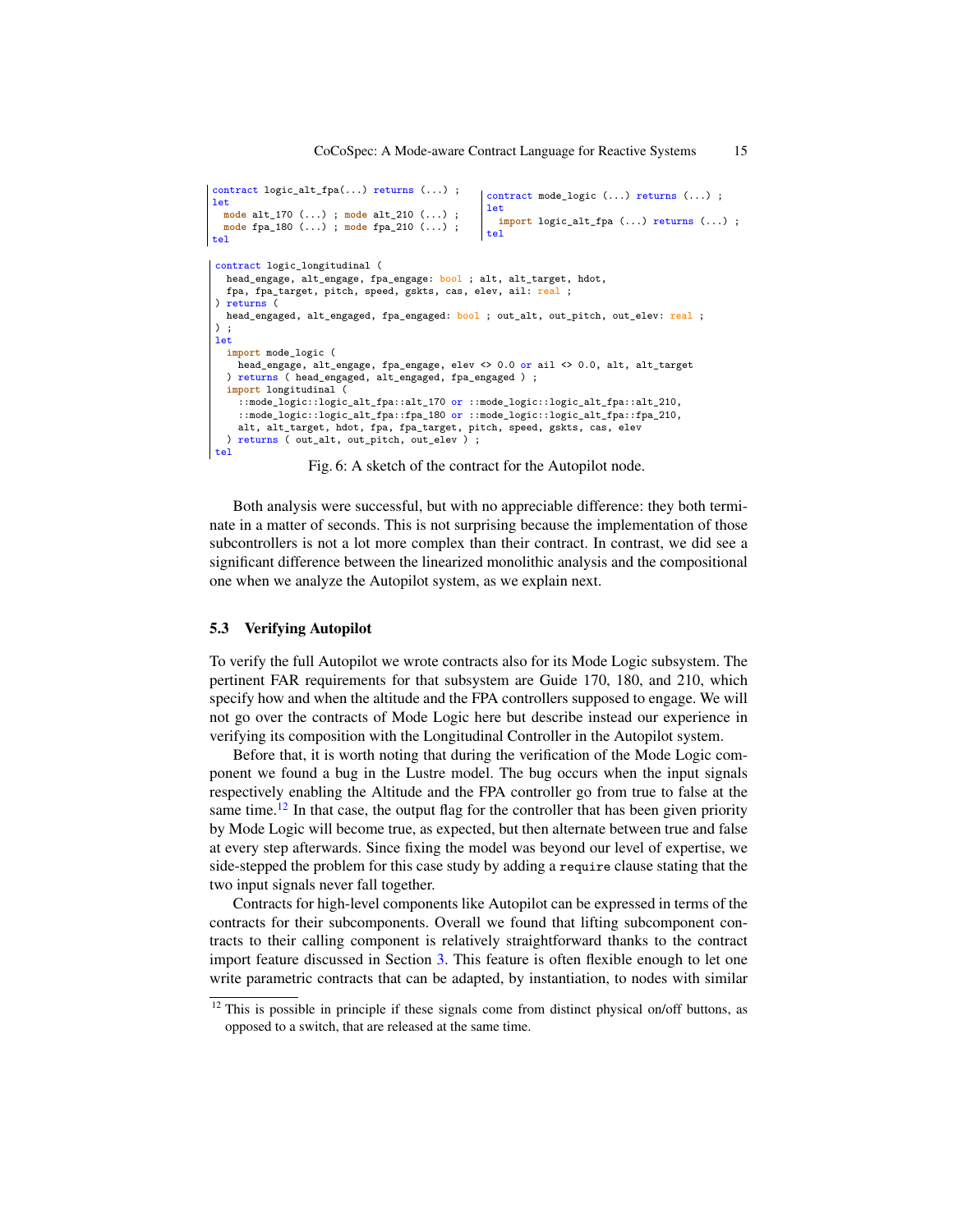behavior. In the case of the Autopilot node, its contract can be created by importing and suitably connecting the contracts of its Mode Logic and Longitudinal Controller subcomponents, as illustrated in Figure [6.](#page-14-1) Note that the two first parameters of the longitudinal import refer to the modes of the mode logic contract to communicate whether the Altitude or the FPA controller is active. Reusing the contracts of the two subsystems through imports to write the contract for the Autopilot component reduces the duplication of specs across the overall system. This improves user-friendliness, maintainability and, hence, trust in the correctness of the specs.

There is still, however, room for errors in the contracts themselves. Mode information helps fix those errors that cause the contract to be falsifiable. Once a contract is proved, the exploration of reachable modes is again an invaluable tool to make sure all the modes can actually be activated, and that the system and the contract behave as expected, at least up to the explored depth of the reachability graph.

*Compositional versus linearized-monolithic.* The Autopilot system is rather complex. Recall that the Mode Logic component decides which controller is engaged based on information arbitrarily far in the past because of the request mechanism. Its outputs control the mutually-exclusive activation of the two subsystems of the Longitudinal Controller. Moreover, these subsystems are not independent as the FPA Controller takes as input the output of the Altitude Controller.

A monolithic analysis of this system in KIND 2 is again impossible because of the nonlinear expressions in the Longitudinal Controller subsystem, as discussed in Section [5.2.](#page-12-0) We therefore compared a linearized-monolithic analysis of Autopilot with a compositional one. The former could discharge some of the proof obligations generated for the Autopilot contract, but was overall inconclusive after running for one hour on an i7 (2014) CPU running Mac OS X. The compositional analysis, on the other hand, was able to prove the entire contract of the Autopilot node and all the proof obligations for the calls to its subcomponents in about 80 seconds.

We also had KIND 2 run a *full* analysis on Autopilot. As explained in Section [4,](#page-9-4) KIND 2 does that automatically by going through the hierarchy of nodes in a Lustre model bottom-up, and running a compositional analysis on each of them, where immediate subcomponents with contracts are abstracted by their contract. This guarantees that every node with a contract is correct, in the sense that it respects its contract as well as all the assumptions, if any, of the nodes it calls. The overhead of checking the correctness of *all* the subcomponents of Autopilot is minimal. The total runtime for this analysis, *including the nonlinear abstractions*, was under 100 seconds.

## 6 Conclusion

We described COCOSPEC, a mode aware assume-guarantee-based contract language for the specification of synchronous reactive systems. The starting point of COCOSPEC was the need to have a contract language able to accurately capture the behaviors of embedded systems. COCOSPEC is currently designed as an extension of the synchronous dataflow language Lustre. We have described COCOSPEC's main benefits, including *i)* bringing the specification language closer to the specification documents, *ii)* enabling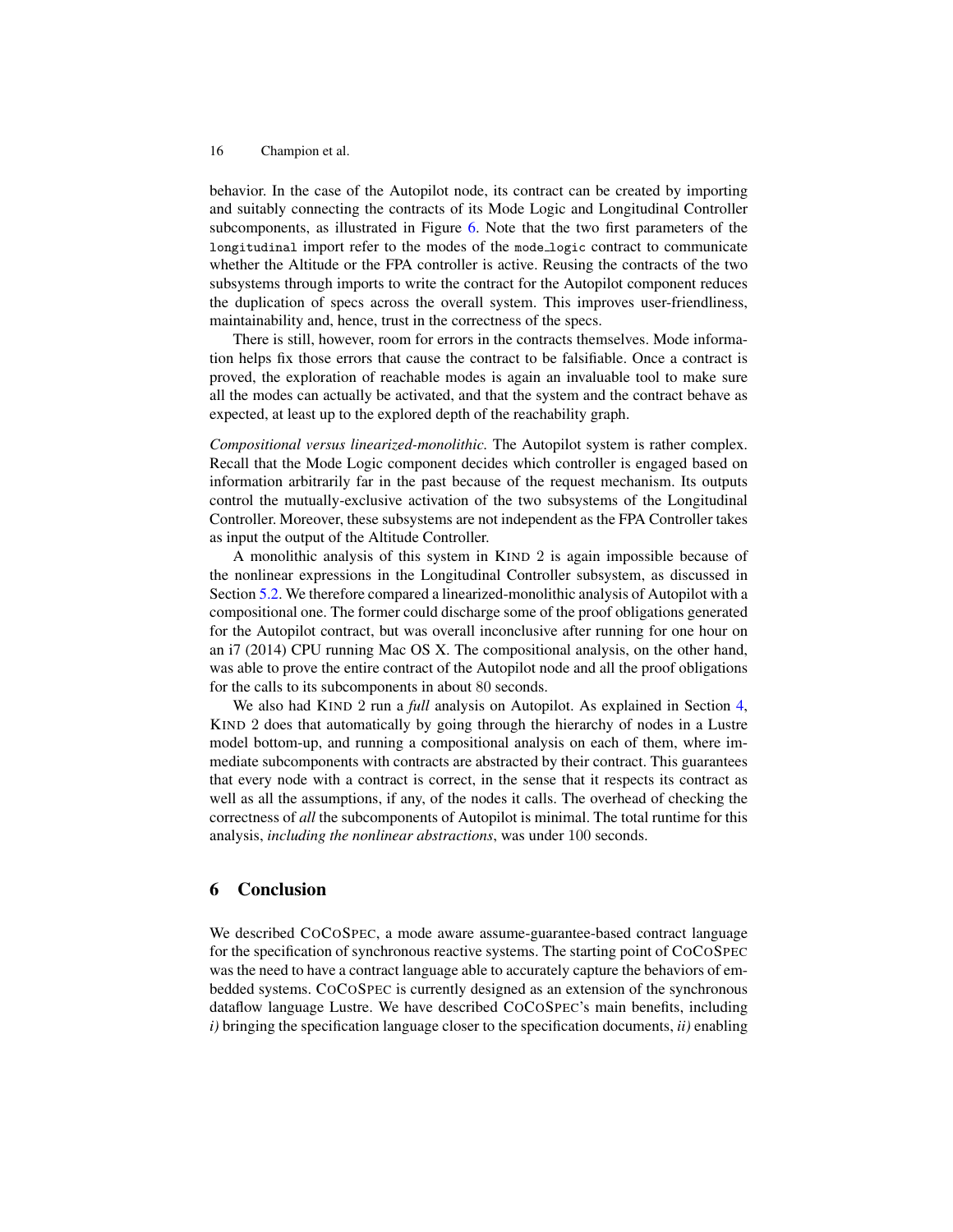defensive semantics checking of the specification for oversights, *iii)* allowing more effective and more scalable compositional analyses, and *iv)* providing better feedback for fault localization. In addition to these direct benefits come features such as the exploration of reachable modes or the formulation of properties about the specification (by referring to mode requirements). This allows a mode-aware tool supporting COCOSPEC to provide several means to raise trust in the specification.

We added full support for COCOSPEC to the Lustre model-checker KIND 2. We demonstrated the usefulness of compositional reasoning in the context of COCOSPEC by applying it successfully to the TCM, a flight-critical system case study which, due to its realistic functionality, size, and complexity, is not amenable to monolithic analyses.

*Future Work* KIND 2 is also able to generate a concrete trace of inputs for each path in the tree of reachable modes. We conjecture that, by exploring the reachable modes of a contract, it is possible to generate specification-based test cases which are of better quality than those produced by syntactic test generation techniques. This is particularly relevant for outsourced components, which are often provided by subcontractors in executable form only. For such components, test cases are the only means to verify contract compliance. We plan to evaluate our conjecture experimentally in future work.

## **References**

- <span id="page-16-6"></span>1. Backes, J., Cofer, D.D., Miller, S.P., Whalen, M.W.: Requirements analysis of a quadredundant flight control system. In: Havelund, K., Holzmann, G.J., Joshi, R. (eds.) NASA Formal Methods - 7th International Symposium, NFM 2015. Lecture Notes in Computer Science, vol. 9058. Springer (2015)
- <span id="page-16-0"></span>2. Barnes, J.G.P.: High Integrity Software - The SPARK Approach to Safety and Security. Addison-Wesley (2003)
- <span id="page-16-1"></span>3. Bobaru, M.G., Pasareanu, C.S., Giannakopoulou, D.: Automated assume-guarantee reasoning by abstraction refinement. In: Gupta, A., Malik, S. (eds.) Computer Aided Verification, 20th International Conference, CAV 2008. Lecture Notes in Computer Science, vol. 5123. Springer (2008)
- <span id="page-16-5"></span>4. Brat, G., Bushnell, D.H., Davies, M., Giannakopoulou, D., Howar, F., Kahsai, T.: Verifying the safety of a flight-critical system. In: Bjørner, N., de Boer, F.S. (eds.) FM 2015: Formal Methods - 20th International Symposium, 2015. Lecture Notes in Computer Science, vol. 9109. Springer (2015)
- <span id="page-16-7"></span>5. Champion, A., Mebsout, A., Sticksel, C., Tinelli, C.: The Kind 2 model checker. In: Chaudhuri, S., Farzan, A. (eds.) Computer Aided Verification, 28th International Conference, CAV 2016. Lecture Notes in Computer Science, Springer (2016), (To appear)
- <span id="page-16-3"></span>6. Cimatti, A., Roveri, M., Susi, A., Tonetta, S.: Validation of requirements for hybrid systems: A formal approach. ACM Trans. Softw. Eng. Methodol. 21(4) (2012)
- <span id="page-16-2"></span>7. Cimatti, A., Tonetta, S.: A property-based proof system for contract-based design. In: Cortellessa, V., Muccini, H., Demirörs, O. (eds.) 38th Euromicro Conference on Software Engineering and Advanced Applications, SEAA 2012. IEEE Computer Society (2012)
- <span id="page-16-4"></span>8. Cofer, D.D., Gacek, A., Miller, S.P., Whalen, M.W., LaValley, B., Sha, L.: Compositional verification of architectural models. In: Goodloe, A., Person, S. (eds.) NASA Formal Methods - 4th International Symposium, NFM 2012. Lecture Notes in Computer Science, vol. 7226. Springer (2012)